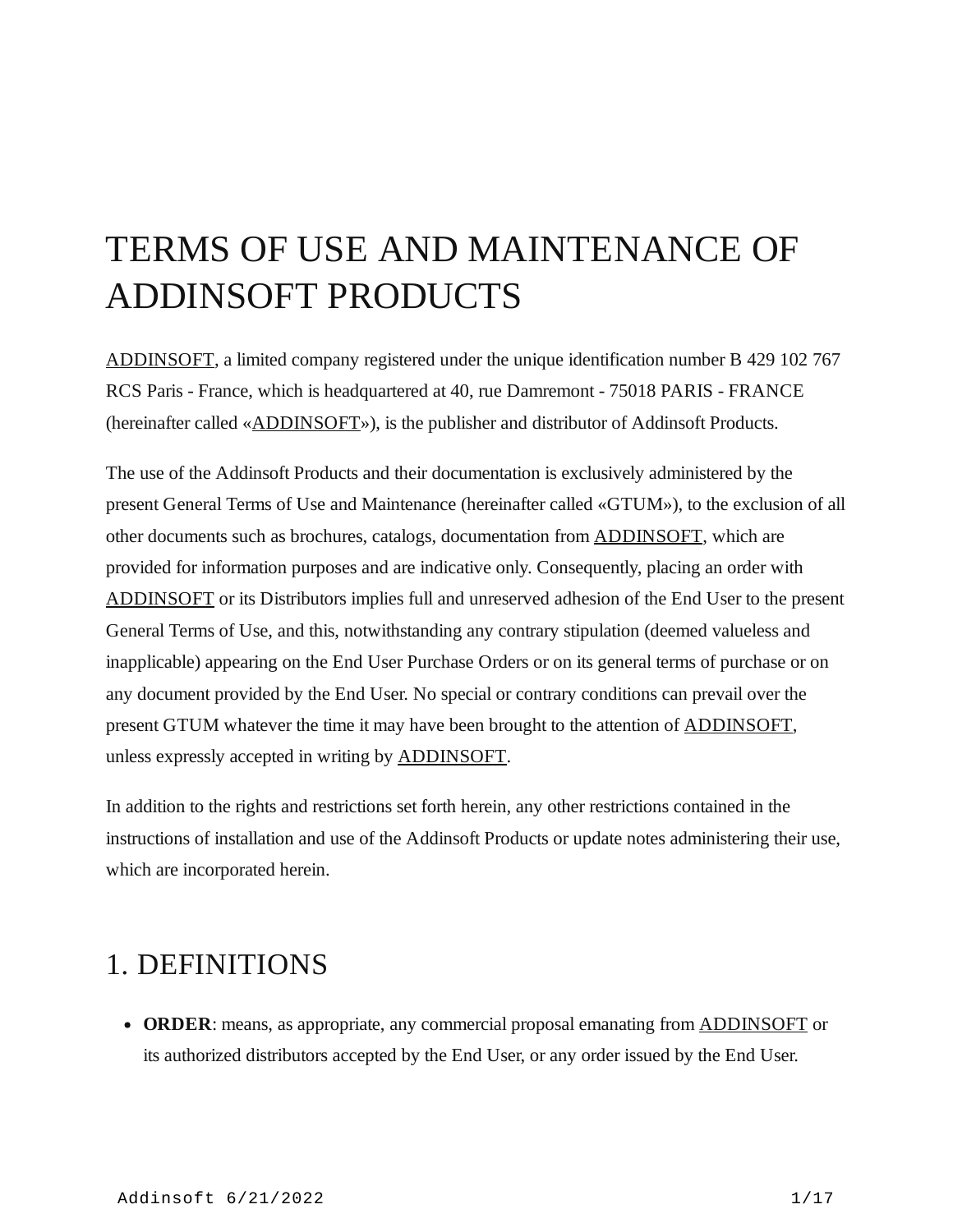These financial documents are considered as annexed in the present GTUM.

- **DISTRIBUTOR**: means the person or entity who supplied the [ADDINSOFT](https://www.addinsoft.com/) Product to the End User. If it is not [ADDINSOFT](https://www.addinsoft.com/), the word «Distributor» refers to one of its resellers.
- **DOCUMENTATION**: means paper or electronic documentation, including installation manuals and/or access to and relative use of the Products.
- **XLSTAT PRODUCT, MINER3D PRODUCT, ZENPLOT PRODUCT, XLOPTIM PRODUCT, XLRISK PRODUCT or Product**: means the software product(s), (as executable) commercialized under the name «XLSTAT», «MINER3D», «ZENPLOT», «XLOPTIM», «XLRISK» or any other name chosen by [ADDINSOFT](https://www.addinsoft.com/) and the Documentation relating thereto for which the End User has placed an Order via the website https://www.xlstat.com, https://www.miner3d.com, https://www.zenplot.com, https://www.xloptim.com, https://www.xlrisk.com or https://www.addinsoft.com. The definition of Addinsoft Products include the application software as described on the hyperlink for product definition, the day of the order, other than all updates, new versions, corrections and improvements provided directly by **ADDINSOFT**. The Addinsoft Products are commercialized, including but not limited to this presentation, as a basic module and individual optional modules purchased by the End User according to his/her needs. [ADDINSOFT](https://www.addinsoft.com/) Products are also commercialized in the form of solutions dedicated to certain professions which consist of the basic module and one or more optional individual modules.
- **END USER**: means the person or entity to which the Product is supplied as well as his/her attendants.
- **SELL, BUY, ale or Purchase**: means, with respect to the Addinsoft Products, the grant of a non-exclusive right of use, as provided herein and without transfer of ownership.

### 2. PURPOSE OF THE PRESENT GTUM - PRODUCT(S)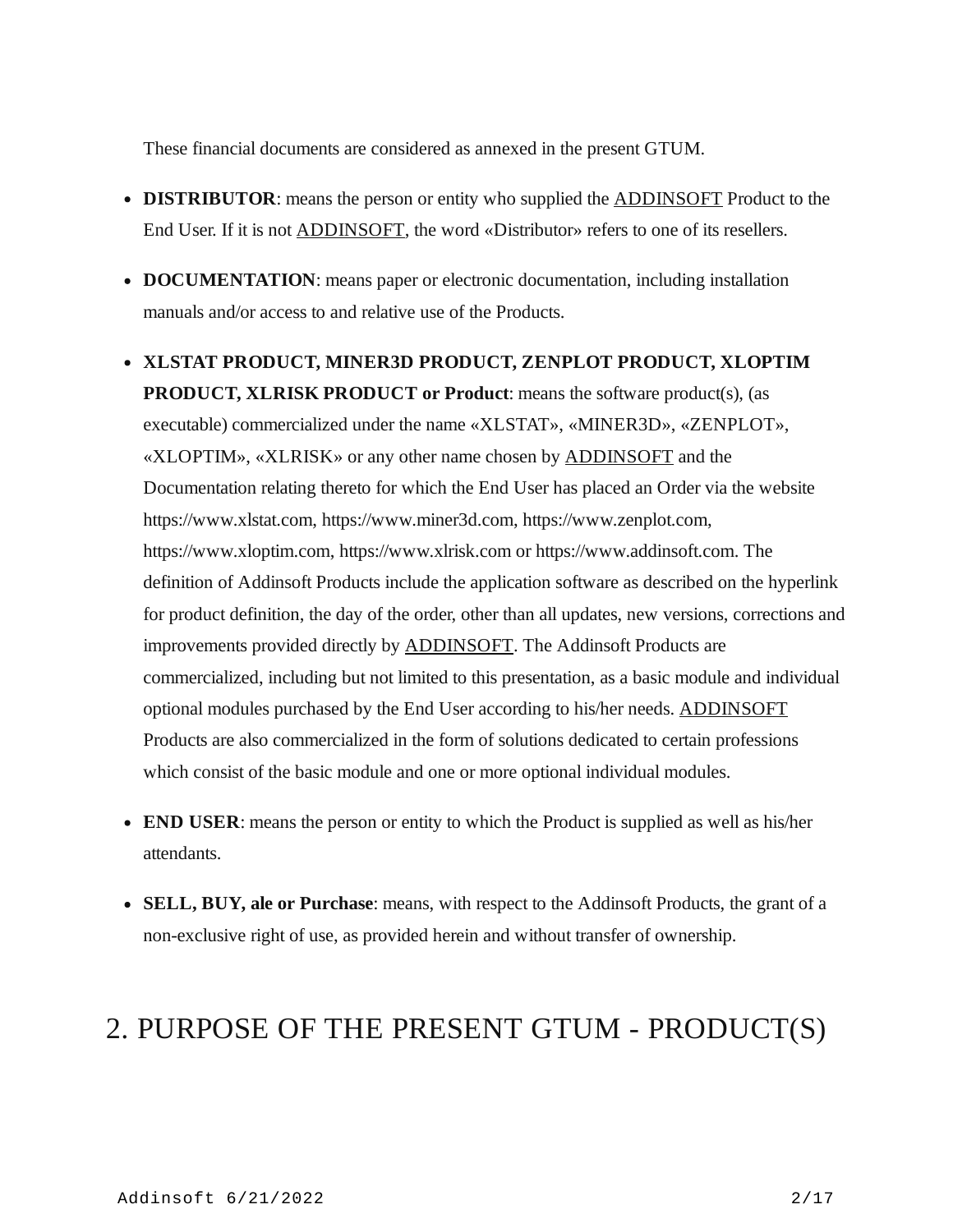Addinsoft Products are tools for Data analysis and statistics. They come in several solutions notably available through the addresses: https://www.xlstat.com/ https://www.miner3d.com , https://www.zenplot.com , https://www.xloptim.com , https://www.xlrisk.com or https://www.addinsoft.com. These GTUM are designed to administer on one hand, the terms and conditions under which [ADDINSOFT](https://www.addinsoft.com/) provides the Product to the End User and, on the other hand, the conditions under which the End User accesses to and executes the Product. These GTUM are also intended to define the terms and conditions under which [ADDINSOFT](https://www.addinsoft.com/) provides assistance, warranty and maintenance related to the provision of such Products. The End User acknowledges having taken note of the commercial and technical presentation describing the Product made available (notably on the **[ADDINSOFT](https://www.addinsoft.com/)** website), and undertakes to always respect the technical pre-requisites for accessing to and use of the Product.

### 3. RIGHTS GRANTED

The present GTUM defines the conditions of concession, to the End User by [ADDINSOFT](https://www.addinsoft.com/), of right(s) of use on the Product and its related Documentation as described in an Order and its corresponding invoice. Each Order shall comprise of a separate right of use, entitling the End User to use, according to the terms and conditions hereof, the Product referenced therein. The Product is, under no circumstances, sold, but its use is granted pursuant to the terms and conditions of the present GTUM. In all circumstances, the right of use is personal to the End User and cannot be transfererred or lent to others; any other use of the Product is strictly prohibited. The use of the Product is thus intended to cover only the internal and professional needs of the End User, which excludes any shared service or office service. Unless otherwise specified, the delivery of the Product does not include its installation, configuration, adaptation, personalization, or its suitability to the needs of the End User. Subject to full payment of fees, relevant and expected in the Order, [ADDINSOFT](https://www.addinsoft.com/) grants the End User a personal right, limited, temporary, non-transferable and nonexclusive, to install (or to have it installed by a Distributor) and to use a copy of the Product for an End User, in its executable form, on a post and, on a maximum of two posts of which the End User is the sole user, for the duration specified in the Order. The license of use of the Product may cover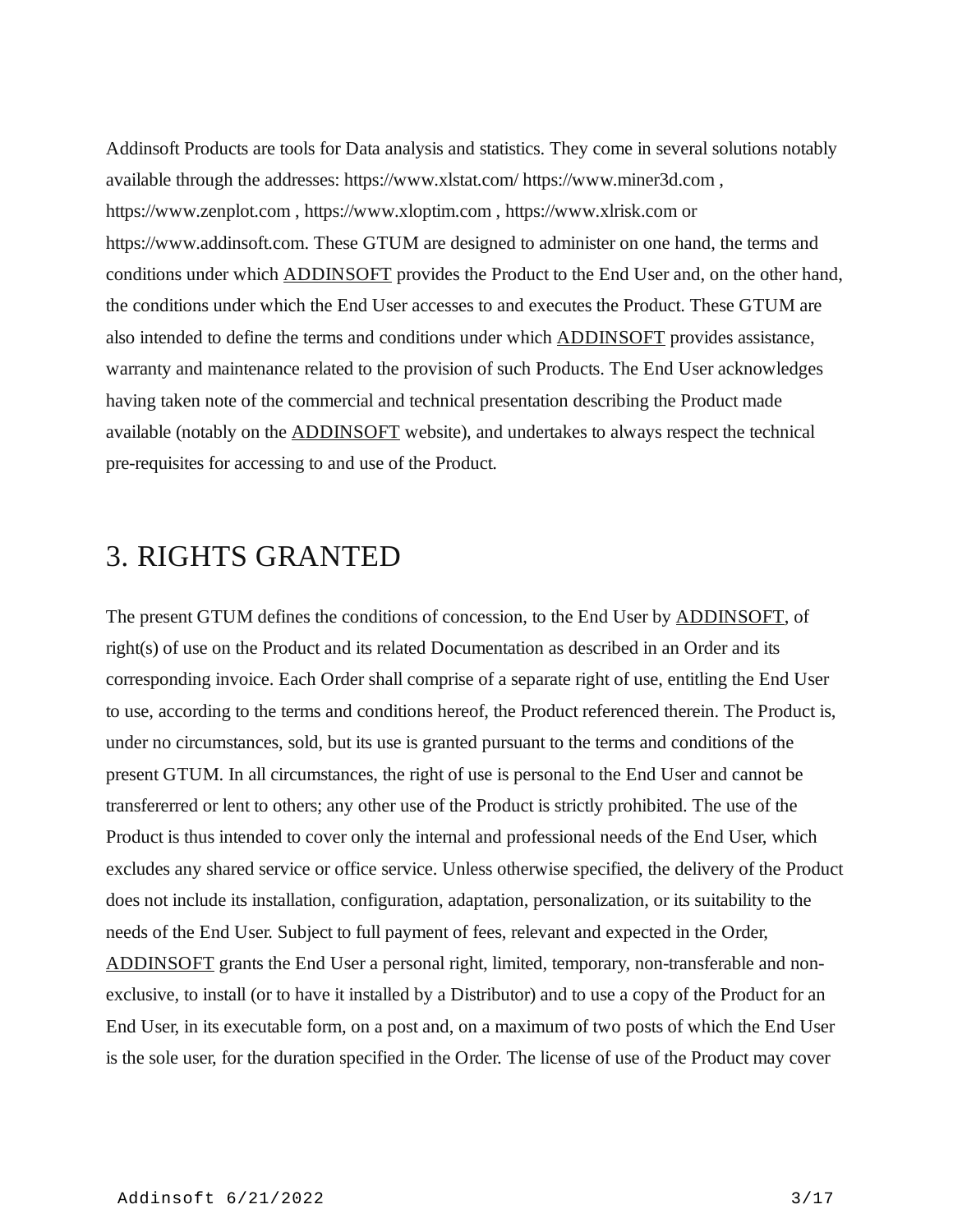several posts. In this case, the maximum number of posts on which the Product can be installed is specifically provided for in the Order. The Product is deemed accepted following the delivery of the Product to the End User, subject to the provisions of the guarantee provided below.

### 4. LIMITATIONS

#### 4.1. Restrictions.

The Product must be installed by the End User or by a Distributor authorized by **ADDINSOFT**, or by **ADDINSOFT**, and/or used in an environment that meets the pre- requisites of installation set by [ADDINSOFT.](https://www.addinsoft.com/)

The End User agrees to comply with these instructions and recommendations as well as any updates available later. Any use not specified herein is prohibited and, in particular but without limitation, the End User agrees not to (nor allow any third party to) (i) install the XLSTAT Product on nonenvisaged posts on the Order and/or use the XLSTAT Product for purposes other than those described in the Documentation, (ii) make other copies, reproduce, alter, adapt, translate in any way whatsoever, incorporate into another product, all or part of the XLSTAT Product or its Documentation, create derivative works from the XLSTAT Product, disassemble or practice reverse engineer, or attempt to discover the source code (deemed strictly confidential), (iii) alter in any way whatsoever the XLSTAT Product, even with the intention of correcting the errors it may contain, that option being exclusively reserved to [ADDINSOFT,](https://www.addinsoft.com/) (iv) distribute, give or sell as a sub-license, distribute, grant, rent, lend, give lease, sell, give, or otherwise transfer for commercial purposes, even for free, all or part of the XLSTAT Product, by any means, to anyone, without the express agreement of **[ADDINSOFT](https://www.addinsoft.com/)**, (v) remove, conceal or alter any proprietary notices, any label, any legal notice, such as mentioned trademarks or copyrights, affixed on or in the credits of the XLSTAT Product or the related Documentation.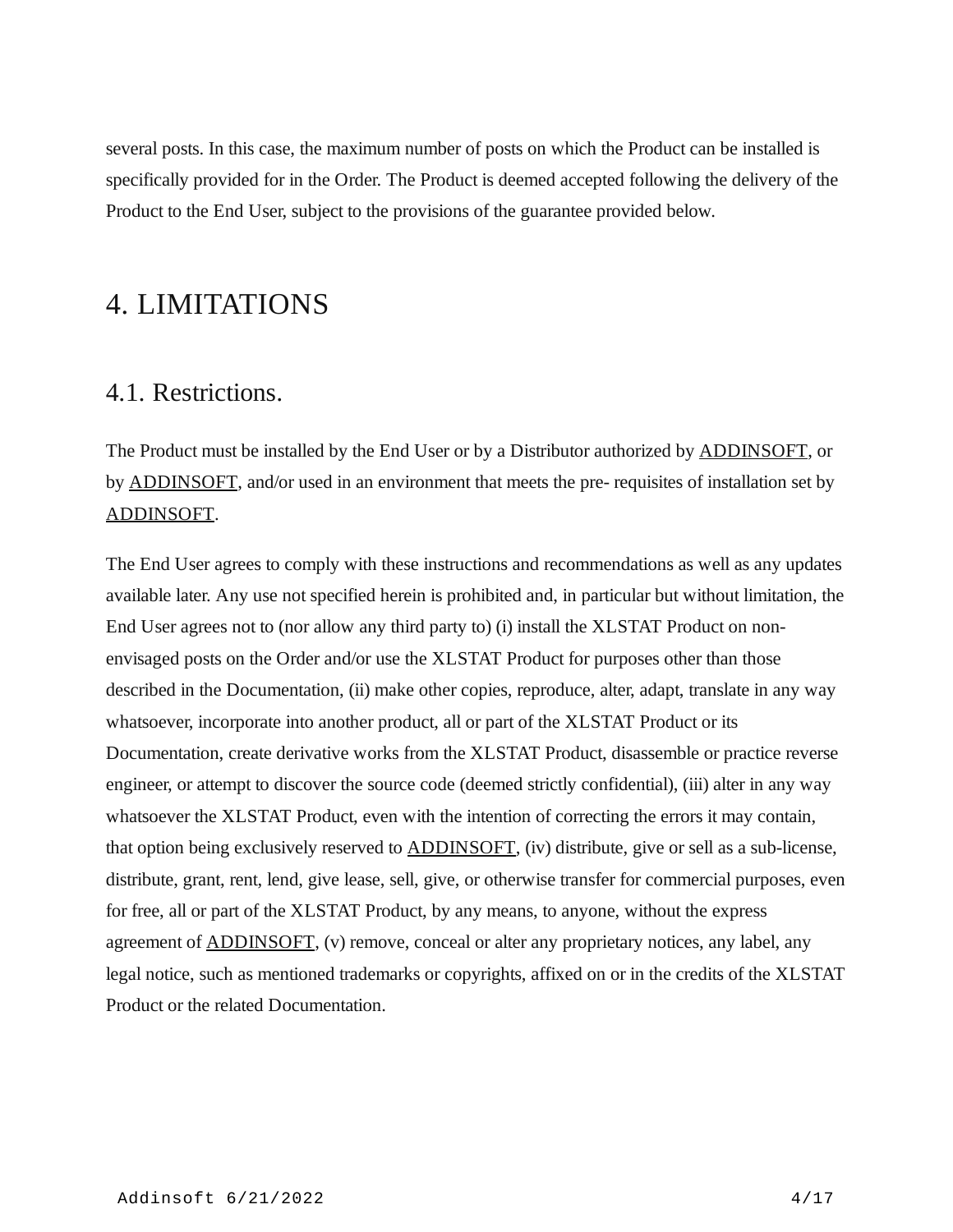[ADDINSOFT](https://www.addinsoft.com/) expressly reserves the right to correct or order the correction of and repair or order the repairation of any defect that the XLSTAT Product might contain, to the extent necessary to ensure the use of the XLSTAT Product in accordance with its Documentation and its destination. [ADDINSOFT](https://www.addinsoft.com/) also reserves the right to adapt or order the adaptation of, modify or order the modification of, and make improvements or order the improvements of the XLSTAT Product or its Documentation or to stop its distribution, without notice and without obligation to notify anyone.

#### 4.2. Copy.

It is prohibited by the law to make unauthorized copies of the XLSTAT Product or circumvent any copyright protection against the copy that would be included in the XLSTAT Product. Unless that copy is delivered with the XLSTAT Product, the End User is authorized to make a single backup copy (software part of the Product) which is legally authorized provided that all references to copyright or of all other right of property has been reproduced thereof. This copy will only be used for archiving purposes. Once the single backup copy is made, except as expressly provided for, the End User remains responsible for security and custody of the copy and is not allowed to make additional copies, including accompanying documents.

### 5. LIMITATIONS RELATED TO INTEROPERABILITY.

In accordance with the provisions of Article L.122- 6 - 1 IV of the Intellectual Property Code, the End User is not authorized to perform acts of decompilation to render the XLSTAT Product interoperable with hardware or other software before informing [ADDINSOFT](https://www.addinsoft.com/) directly, in advance, in writing and until the information necessary to achieve interoperability are available or until [ADDINSOFT](https://www.addinsoft.com/) makes reasonable efforts to provide for them. In any event, the End User agrees not to infringe the intellectual property rights that are attached to the XLSTAT Product and respect the legal and documented conditions of the XLSTAT Product as well as its destination before looking for or requiring any interoperability.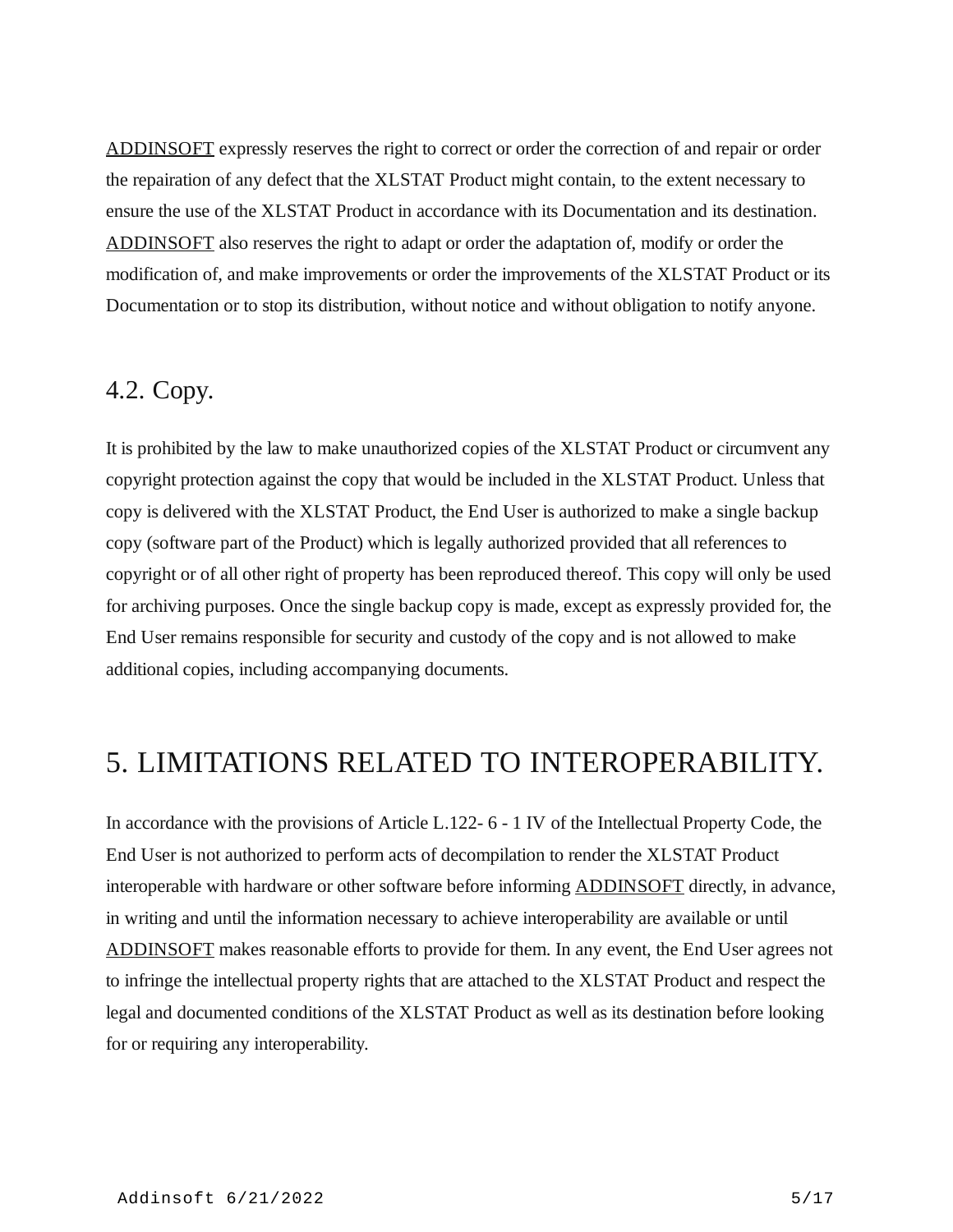## 6. WARRANTY AND MAINTENANCE OF THE XLSTAT PRODUCT.

The XLSTAT Product, falling within a particularly complex domain of the computer technology and in the current state of knowledge, cannot be physically tested for all possible uses and no other warranty than those described below may be assumed.

Performances of Software Maintenance are carried out exclusively by [ADDINSOFT,](https://www.addinsoft.com/) which therefore reserves the right to adapt, modify and correct its XLSTAT Product.

It is specified that the operation of the XLSTAT Product, non-modified, properly installed and/or used on certified Platforms, non-modified and updated regularly, is guaranteed and maintained in accordance with the functional and technical features described in the Documentation, for the period specified in the following Special Terms.

It is also specified that [ADDINSOFT](https://www.addinsoft.com/) assumes no warranty on the hardware that can be provided and/or used with the XLSTAT Product and which are administered by the possible warranties of their manufacturer, builder or others as provided for in the Special Terms.

### 7. EXCLUSION AND LIMITATION OF LIABILITY.

The End User is solely responsible for the processing, transmission, distribution, representation, archiving, hosting, backup, security and sustainability of information which is processed by the XLSTAT Product and performs these operations in compliance with laws and regulations. He/She is responsible, in this matter, to take all appropriate measures and implement all procedures required for this purpose, both while using the XLSTAT Product, and during assistance procedures, warranty or Maintenance. [ADDINSOFT](https://www.addinsoft.com/) or the Distributor shall not be held responsible for loss or possible damage of any information, programs, files or databases resulting from the use of XLSTAT Product or from assistance performances, warranty and Maintenance.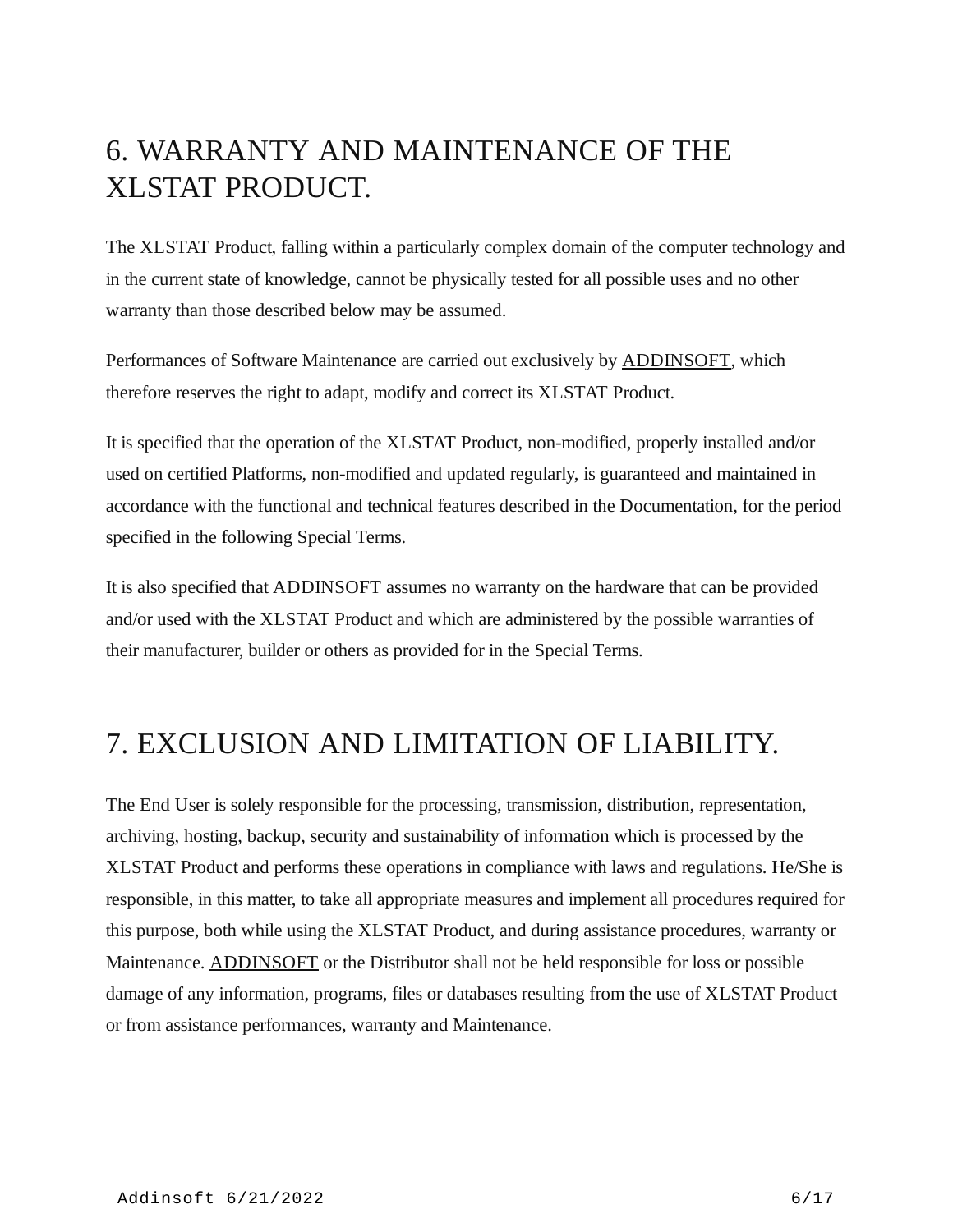TO THE MAXIMUM EXTENT PERMITTED BY APPLICABLE LAW, THE LIMITATIONS AND EXCLUSIONS OF LIABILITY IN THE PRESENT GTUM APPLY, AND THAT REGARDLESS OF THE GROUNDS OF LIABILITY. IN NO EVENT, [ADDINSOFT](https://www.addinsoft.com/) OR THE DISTRIBUTOR IS LIABLE TOWARDS THE END USER, INCLUDING IN CASE OF CLAIM(S) BY A THIRD PARTY FOR ANY COMPLAINT OR COSTS WHATSOEVER, RELATED , NOTABLY, TO ALL INDIRECT DAMAGES BUT WITHOUT LIMITATION, ANY PROFIT LOST, EXPLOITATION LOSS, OF PROFITS, DATA, RECORDS OR CONTENTS, BUSINESS INTERRUPTION OR THE FACT THAT THE DATA, RECORDS , OR CONTENTS ARE RENDERED VAGUE AND RESULTING FROM THE XLSTAT PRODUCTS AND ITS DOCUMENTATION, OF ITS USE OR INABILITY TO ACCESS TO AND/OR TO USE; OF ITS MAINTENANCE OR INABILITY TO PROVIDE MAINTAINANCE, OR YET, OF A FAILURE OF THE XLSTAT PRODUCT TO OPERATE WITH ANY OTHER PROGRAMS, AND THAT, EVEN IF [ADDINSOFT](https://www.addinsoft.com/) OR THE DISTRIBUTOR HAS BEEN ADVISED OF THE POSSIBILITY OF SUCH DAMAGES.

IN NO EVENT WILL [ADDINSOFT](https://www.addinsoft.com/) OR THE DISTRIBUTOR BE HELD RESPONSIBLE OR LIABLE FOR DAMAGES OTHER THAN PROVEN DIRECT DAMAGES HE/SHE IS NONETHELESS CHARGED FOR, IN THE FOLLOWING LIMIT. IN ANY EVENT, THE TOTAL LIABILITY OF [ADDINSOFT](https://www.addinsoft.com/) OR THE DISTRIBUTOR WILL BE STRICTLY LIMITED AND WILL, IN NO CASE, EXCEED THE AMOUNT THAT THE END USER HAS EFFECTIVELY PAID, FOR THE SUPPLY OF THE XLSTAT PRODUCT WHICH HAS DIRECTLY GIVEN RISE TO THE DAMAGE DURING THE PERIOD OF TWELVE (12) MONTHS PRECEDING THE EVENT WHICH HAS ORIGINALLY CAUSED THE DAMAGE.

### 8. OWNERSHIP AND COPYRIGHT.

The XLSTAT Product is protected by laws and international treaties regarding copyright, as well as by other laws and international treaties regarding intellectual property. All copyrights and other rights, related notably to the intellectual and industrial property, to patents, to trademarks, to trade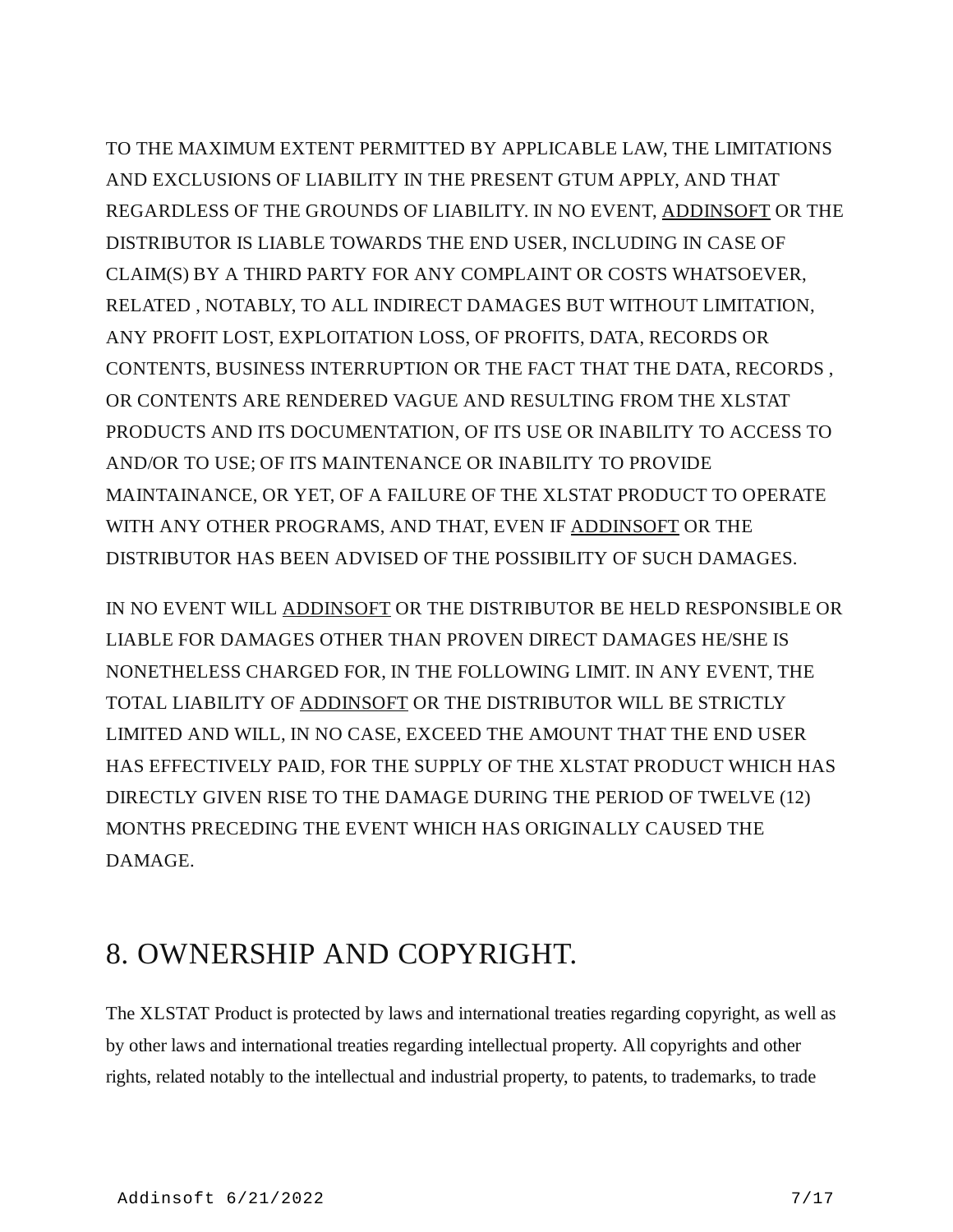secrets, know-how, concepts and inventions, all interest, covered or not by the applicable law, concerning the XLSTAT Product as well as all copies, modifications, improvements, corrections, updates or new versions, belong and remain reserved at all times to [ADDINSOFT.](https://www.addinsoft.com/) All intellectual property rights and other rights relating to hardware and third software components included in the XLSTAT Product which are held by their respective owners may be protected by the laws and international treaties regarding copyright and intellectual property and may be subjected to specific conditions as provided by the license texts reproduced in the document /licenses. These GTUM do not concede any rights of use of these contents without the XLSTAT Product. The End User agrees not to directly or indirectly impair the value of intellectual property rights relating to all or part of the XLSTAT Product.

### 9. DURATION AND TERMINATION.

The granting of the rights of access and/or use of the XLSTAT Product remains valid for the duration specified in the Order. In the event whereby the licence of use is subscribed for a period of 12 (twelve) months, after that period, the granting of the rights shall cease and the End User may not use the XLSTAT Product anymore, unless he/she notifies to [ADDINSOFT](https://www.addinsoft.com/) his/her wish to continue using the license at the fees and costs in force.

Failing to renew the license of use, the granting of the rights of access and/or use shall be deemed terminated. Without prejudice to any damages they might claim, [ADDINSOFT](https://www.addinsoft.com/) or his/her Distributor reserves the right to terminate any right of access and/or right of use, ex officio, and without judicial intervention, obligation or other liability, in case of failure by the End User under these GTUM or any other conditions related to non-repaired XLSTAT Product eight (8) days after sending a notification, notably by e-mail. As of the termination, for any reason whatsoever, the End User must immediately, in any case, (i) remove the XLSTAT Product from the posts where it was installed, or from any other computer system, storage device or file and stop using it in any way whatsoever, (ii) return to [ADDINSOFT](https://www.addinsoft.com/) or to the Distributor all copies of the XLSTAT Product, including all copies and Documentation and (iii) certify in writing, at the request of **ADDINSOFT** or the Distributor,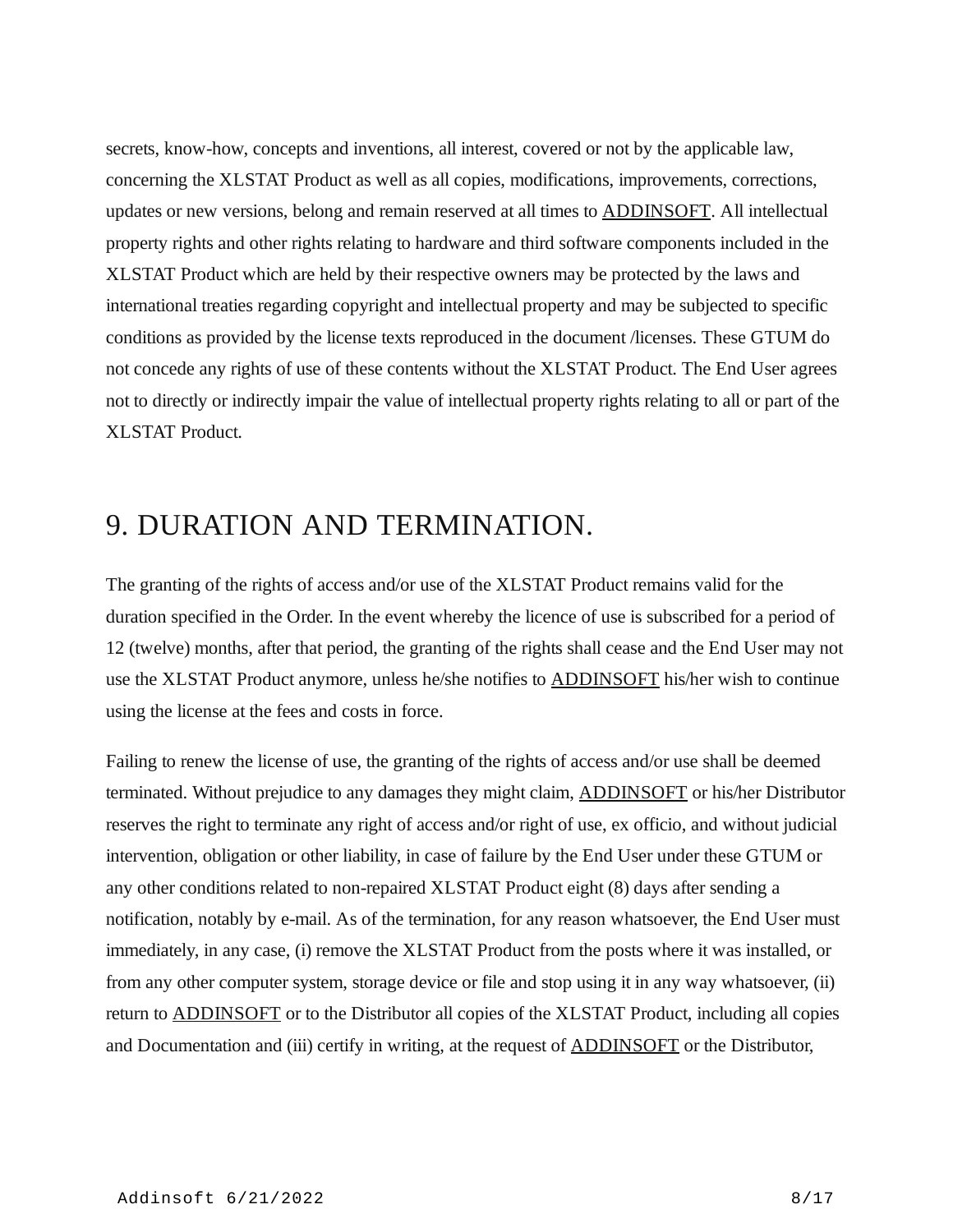compliance with those obligations. The rights and obligations which by nature should continue after the end of the GTUM, shall always produce their effects.

## 10. APPLICABLE LAW AND JURISDICTION OF COURT.

These GTUM are subject to the French law, excluding the Vienna Convention on the International Sale of Goods and rules relating to conflicts of law and courts.

**ANY DISPUTE RELATING TO THESE GTUM AND THEIR CONSEQUENCES, SUCH AS THEIR INTERPRETATION, PERFORMANCE OR TERMINATION IS SUBJECT TO THE COMPETENT JURISDICTION OF THE COMMERCIAL COURT IN THE RESILIENCE OF THE REGISTERED OFFICE OF [ADDINSOFT](https://www.addinsoft.com/) WHEREBY IT IS EXPRESSLY MADE JURISDICTION, NOTWITHSTANDING MULTIPLE DEFENDANTS, GUARANTEED CALL OR INCIDENT CLAIM, INCLUDING FOR URGENT PROCEDURES OR PROCEDURES UPON REQUEST.**

## 11. GENERAL PROVISIONS.

The failure to exercise, partial exercise, or delay in exercising the rights provided in the hereby GTUM does not constitute a waiver to the exercise of these rights, nor a waiver of any other right. Any waiver or modification of the GTUM will only be effective if it is provided in a written document. If any provision of these GTUM is deemed null, it shall be deemed unwritten but the other provisions shall retain their force and effect, unless the cancelled provision is deemed essential for [ADDINSOFT](https://www.addinsoft.com/), in which case, the contract will be deemed terminated as a whole. The present GTUM constitute the entire rights and obligations administering the use of the XLSTAT Product replacing any prior proposal or agreement, written or verbal.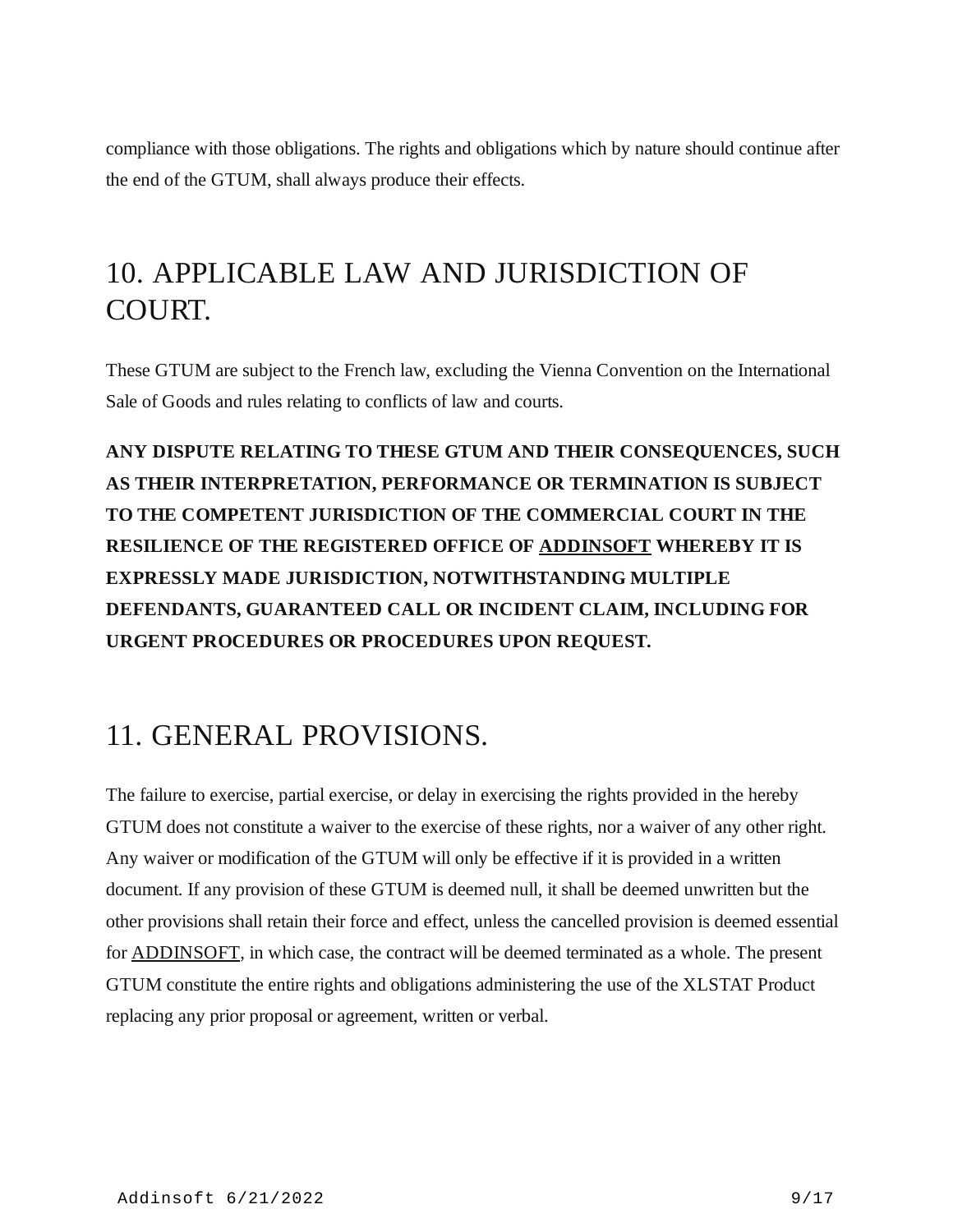## 12. PERSONAL DATA AND USE OF XLSTAT PRODUCT

#### 12.1 Personal data

the order and/or downloading of Addinsoft Products offered by ADDINSOFT on the website https://www.xlstat.com https://www.miner3d.com , https://www.zenplot.com , https://www.xloptim.com , https://www.xlrisk.com or https://www.addinsoft.com require the provision by End User of the following information:

- Download of the free trial version: last name, first name, email address
- Order of a XLSTAT Product: last name, first name, email address, post address, information related to the mean of payment used.

Data are collected and processed by the company DIGITAL RIVER GmbH, responsible for the management of orders, and then transmitted after the validation of the order to **ADDINSOFT**, as publisher of the XLSTAT Products. Such data collection is required for the fulfillment of their obligations by [ADDINSOFT](https://www.addinsoft.com/) and DIGITAL RIVER GmbH, including for enforcement of these GTUM. If End User refuses to provide such information, he cannot order or download the XLSTAT Products.

As orders of the XLSTAT Products are managed by Digital River GmbH, information provided for the order is collected by such company and governed by its own privacy policy (accessible through the hyperlink displayed on the order page).

Data pertaining to mean of payment used by End User is collected and processed only by the bank company in charge of the processing of the payment, under its own liability.

Personal data collected and processed by **ADDINSOFT** are kept by **ADDINSOFT** in its quality of publisher of the XLSTAT Products and service provider to End User. [ADDINSOFT](https://www.addinsoft.com/) shall not transmit personal data to third parties, excepted for cases mentioned above. Data are saved for 5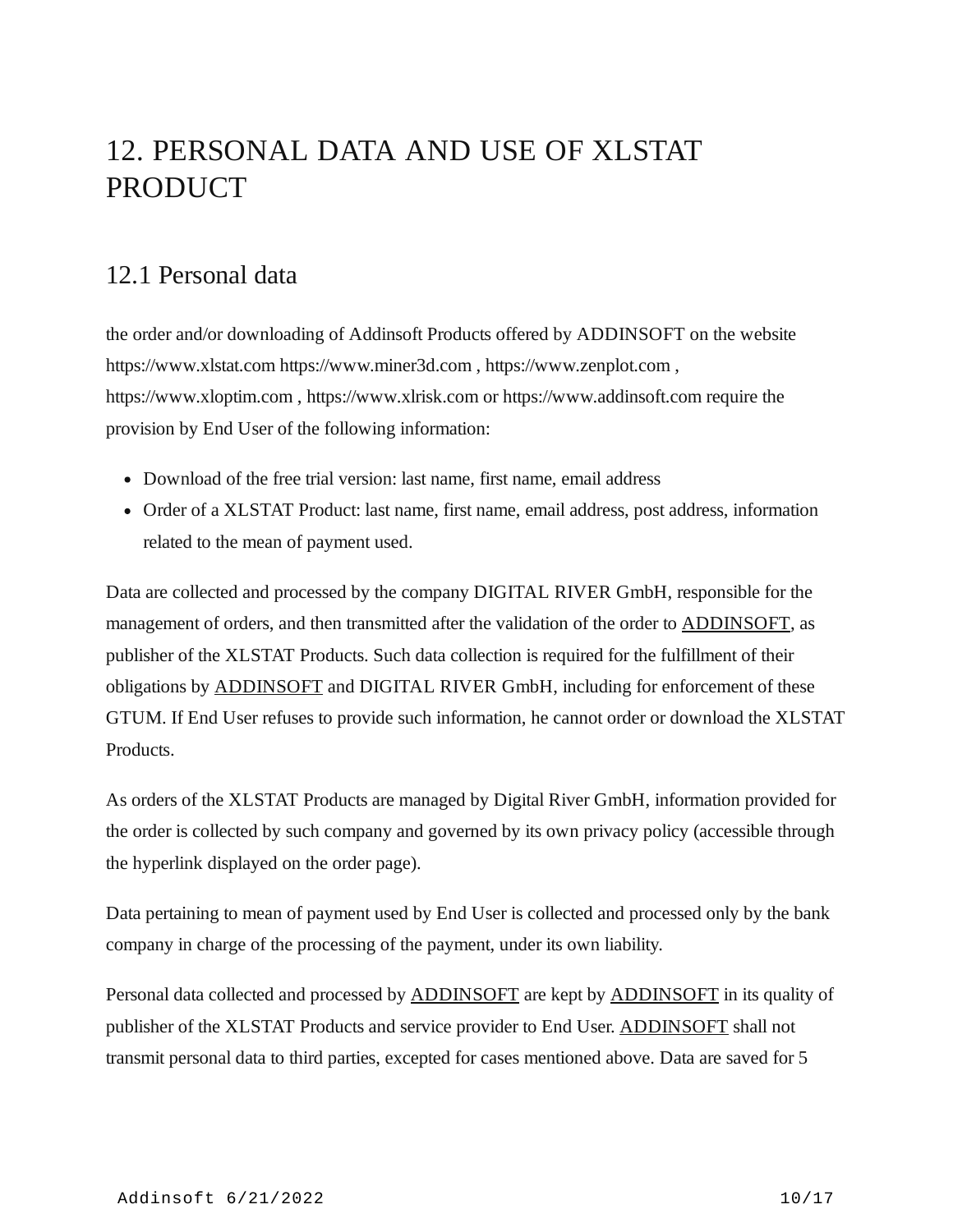years from the termination of the relationship between [ADDINSOFT](https://www.addinsoft.com/) and End User, reasonable period required for the fulfillment of its obligations by [ADDINSOFT.](https://www.addinsoft.com/) These data are saved under secure conditions, according the current technology, in accordance with the provisions stated in the "Loi Informatique et Libertés" dated from January 6th, 1978. End User is informed that data may be hosted by the company Salesforce.com EMEA Ltd., as data processor, on servers located out of European Union.

The CNIL declaration number of **ADDINSOFT** is 1968777. In accordance with "Informatique et Libertés" law, End User may require **[ADDINSOFT](https://www.addinsoft.com/)** to access, correct or delete his own personal data, by mail or email to the address mentioned in the privacy policy displayed on the website [https://www.xlstat.com](https://www.xlstat.com/) ("legal information"). For more information, End User can visit the website [http://www.cnil.fr](http://www.cnil.fr/).

#### 12.2 Information related to the use of the software products

In order for [ADDINSOFT](https://www.addinsoft.com/) to know the way its software products are used, combat piracy and improve their functionalities through statistical analysis, [ADDINSOFT](https://www.addinsoft.com/) may collect the following data related to the use of XLSTAT Products: a unique identifier assigned to End User, country code of End User, type of license, type of XLSTAT Product, its date and version, the version of his operating system and of Microsoft Excel used by End User and data about the use of XLSTAT Products and [ADDINSOFT](https://www.addinsoft.com/)'s services (statistics functions used, time for operation, technical errors). Such data is linked to a unique identifier and cannot be linked to the identity of End User. [ADDINSOFT](https://www.addinsoft.com/) does not collect data used in the Excel documents edited or used by Final User, or any other data not mentioned in this section.

By using XLSTAT Products, End User accepts to communicate such data to **ADDINSOFT**. End User may disable this functionality in the XLSTAT Product's options.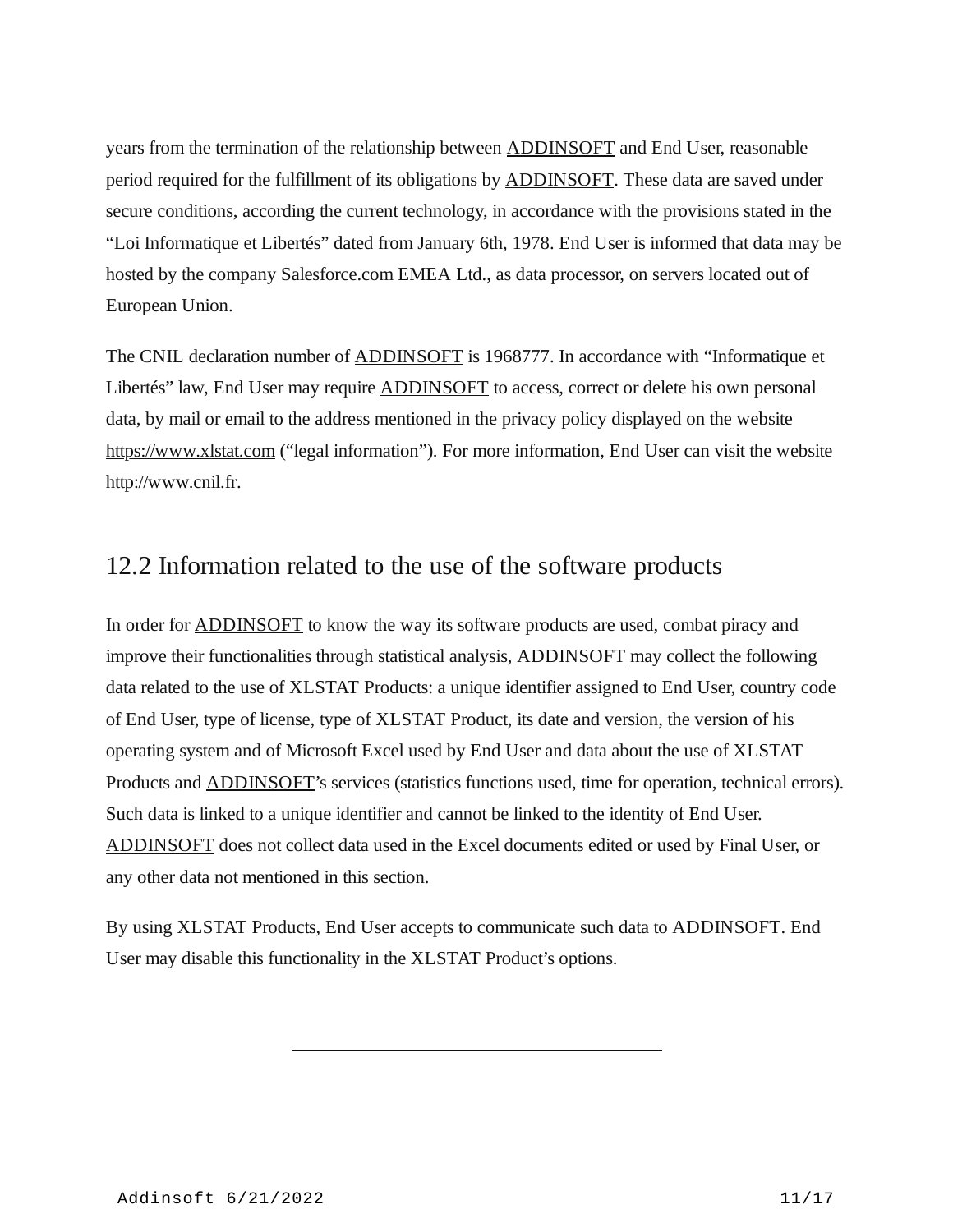## SPECIAL TERMS ASSISTANCE, WARRANTY AND SOFTWARE MAINTENANCE OF THE XLSTAT PRODUCTS

#### Article 1. PURPOSE

In addition to the GTUM, the present special terms define the conditions of assistance, warranty and software maintenance (hereinafter called "The Service") provided by **ADDINSOFT** or the Distributor to the End User for a regularly ordered XLSTAT Product, installed and used. The definition of terms whose first letter is capitalized is specified in the GTUM.

The DISTRIBUTOR is free to propose to the End User different conditions, more or less favorable, of which he/she has the full responsibility. These Special Terms of assistance, warranty and software maintenance of the XLSTAT Products determine, unless otherwise agreed between **[ADDINSOFT](https://www.addinsoft.com/)** and the DISTRIBUTOR, the scope of the commitments subscribed to by [ADDINSOFT](https://www.addinsoft.com/).

### Article 2. SCOPE OF THE PROVISION OF ASSISTANCE, WARRANTY AND MAINTENANCE

The Service is only valid for the initial installation site of the XLSTAT Product as noted in the Order. It is executed in a «remote» manner and includes a technical assistance (assistance) and a software maintenance (from levels 1 to 3).

A change of site is possible and valid if the End User notifies [ADDINSOFT](https://www.addinsoft.com/) or the Distributor in writing at least ten ( 10 ) days before the change. In this case, the Service becomes exclusively valid for the new site only.

#### Article 3. ASSISTANCE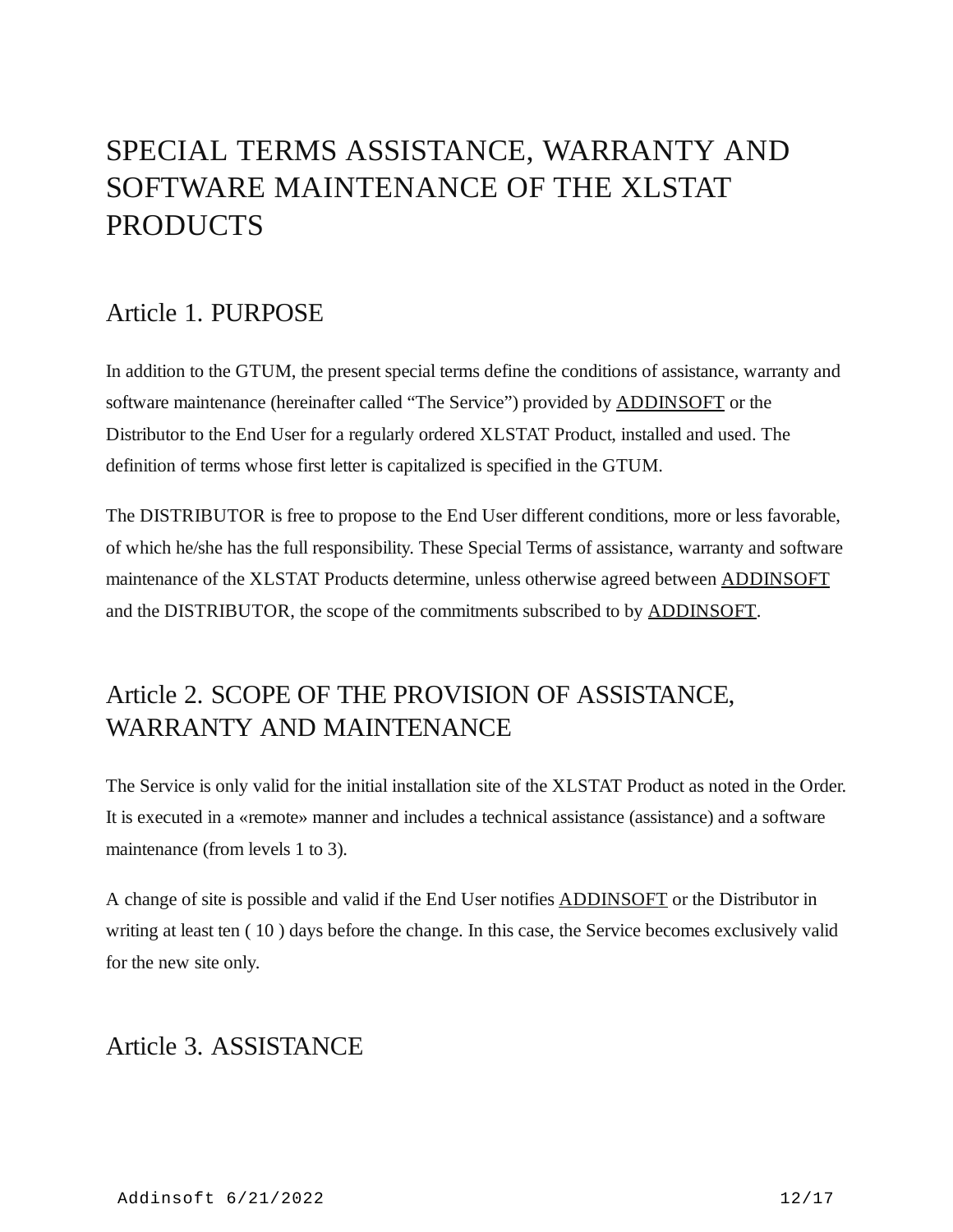This service includes remote technical assistance by telephone and/or e-mail from Monday to Friday from 9am to 6pm except on public holidays and unavailability of the service of which the End User is informed in advance, ensured internally by a technical team from the DISTRIBUTOR and aiming to resolve exceptional problems as provided below.

#### Article 4. TECHNICAL SUPPORT AND SOFTWARE MAINTENANCE

#### **4.1. Principle**

Unless otherwise specified, assistance of Level 1 and 2 and the maintenance of Level 3 of the XLSTAT Product is provided by **ADDINSOFT** and/or the Distributor and involves the provision of corrections and updates to the XLSTAT Product necessary for its normal functioning and making them available for the period specified in the Order. These corrections and updates must be installed and/or authorized in a reasonable time after they are made available by the End User, except to relieve **[ADDINSOFT](https://www.addinsoft.com/)** and the Distributor of all obligation or liability arising from these terms. These corrections and updates are granted licensed according to the terms of the GTUM unless operating conditions accompany them on a case by case basis. Excluded from this maintenance service, are the options that the End User has not already acquired and which will be subject to an additional order so as to be used.

#### **4.2. Limits**

[ADDINSOFT](https://www.addinsoft.com/) reserves the possibility to discontinue maintenance of any prior Product of a version to a version being commercialized, on condition that the End User has been notified, unless otherwise agreed, at least three (3) months beforehand.

Excluded from the support services described above, are all services of integration of the XLSTAT Product in the technical environment (hardware and software) from the End User, from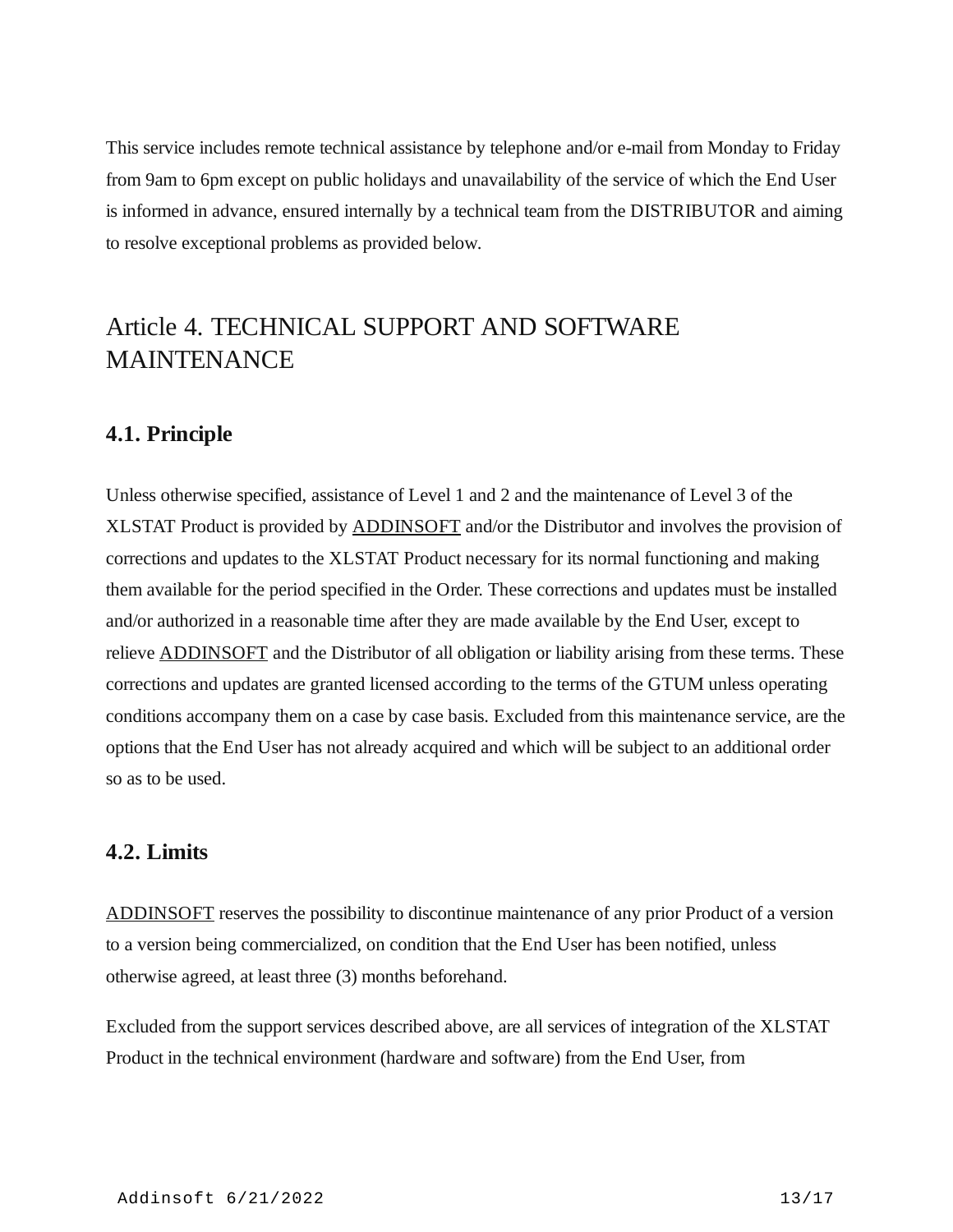communication with other operating/information systems and guidance for auditing and optimizing of the use of the XLSTAT Product.

The following are also excluded from the Services mentioned:

- the development of specific computer programs,
- additions or modifications to existing programs not required by a change in regulations in force,
- the training of staff of the End User,
- the backup, storage, hosting and data recovery from the End User,
- incidents due to the misuse of the XLSTAT Product by the End User,
- incidents due to modifications in the XLSTAT Product without the authorization of [ADDINSOFT,](https://www.addinsoft.com/)
- incidents due to a malfunction or a lack of certification from the post(s) on which the XLSTAT Product is installed,
- incidents due to failure or interruption of telecommunication networks and/or the electrical grid,
- the intervention on the site of the End User.

Given the highly technical aspect of the XLSTAT Product and the limitations of the state of the technique, [ADDINSOFT](https://www.addinsoft.com/) cannot guarantee operation without incident nor uninterrupted operation of the Product, nor that its intervention will allow to resolve the incident met or that after his/her intervention, the incident met will not appear again or that other problems will not be generated because of this same intervention.

#### **4.3. Updates**

Throughout the duration provided for upon the Order, the End User has the right to download and install the latest version of XLSTAT.

#### Article 5. LIMITATIONS AND EXCLUSIONS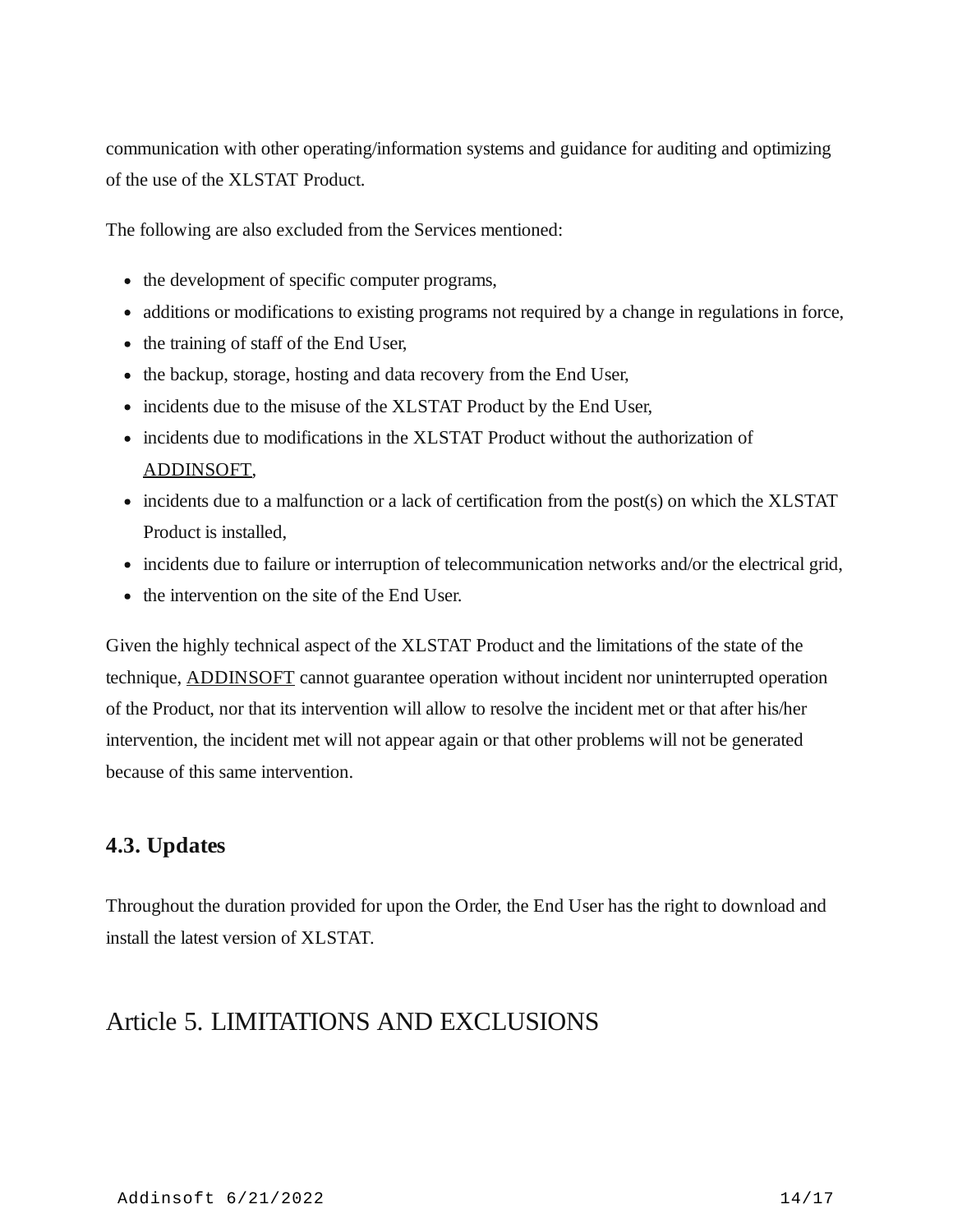[ADDINSOFT](https://www.addinsoft.com/) or the DISTRIBUTOR does not guarantee the continuous operation of and error-free XLSTAT Products.

Any transaction not falling within the scope of the service may be provided by **ADDINSOFT** upon agreement by both parties, and subject to additional charges and fees in force at the date of intervention. Any assistance, warranty and maintenance other than those described above is excluded, and in particular, the suitability of the XLSTAT Product for all needs and requirements of the End User and falling within its sole discretion, cannot be guaranteed. The XLSTAT Product IS PROVIDED "AS IT IS" IN VIEW OF ITS QUALITY, ITS OPERATION AND ITS PERFORMANCE. The End User has received all necessary information from [ADDINSOFT](https://www.addinsoft.com/) or the Distributor allowing him/her familiarity with the XLSTAT Product and has assessed its suitability for his/her needs before ordering. He/She acknowledges and accepts that it is impossible to guarantee (i) that the XLSTAT Product will suit all combinations that the End User may choose, (ii) that it works in any operating environment, and (iii) that it will be usable without interruption or error, nor that all errors will be corrected or repaired.

[ADDINSOFT](https://www.addinsoft.com/) or the DISTRIBUTOR will not be held responsible for (i) defects and/or alterations of the XLSTAT Product and for consequences that may result from improper use of the XLSTAT Product by the End User; (ii) an inadequate intervention on the XLSTAT Product ; and/or (iii) the use or assembly of the XLSTAT Product with a component or a third, incompatible or non-certified (especially if the failure comes from a dysfunction whatsoever of a/several post(s) of the End User).

[ADDINSOFT](https://www.addinsoft.com/) excludes all obligation, express or implicit, relative to the XLSTAT Product in terms notably, but without limitation of use, performances or results, merchantability, satisfactory quality, adequacy for a particular purpose, or non-infringement. [ADDINSOFT](https://www.addinsoft.com/) is bound to a general obligation of means for all the services it provides under the present terms.

The End User must have the skills, the hardware and software required to use the Internet and recognizes that the characteristics and constraints of the Internet do not guarantee the availability and integrity of data transmissions.